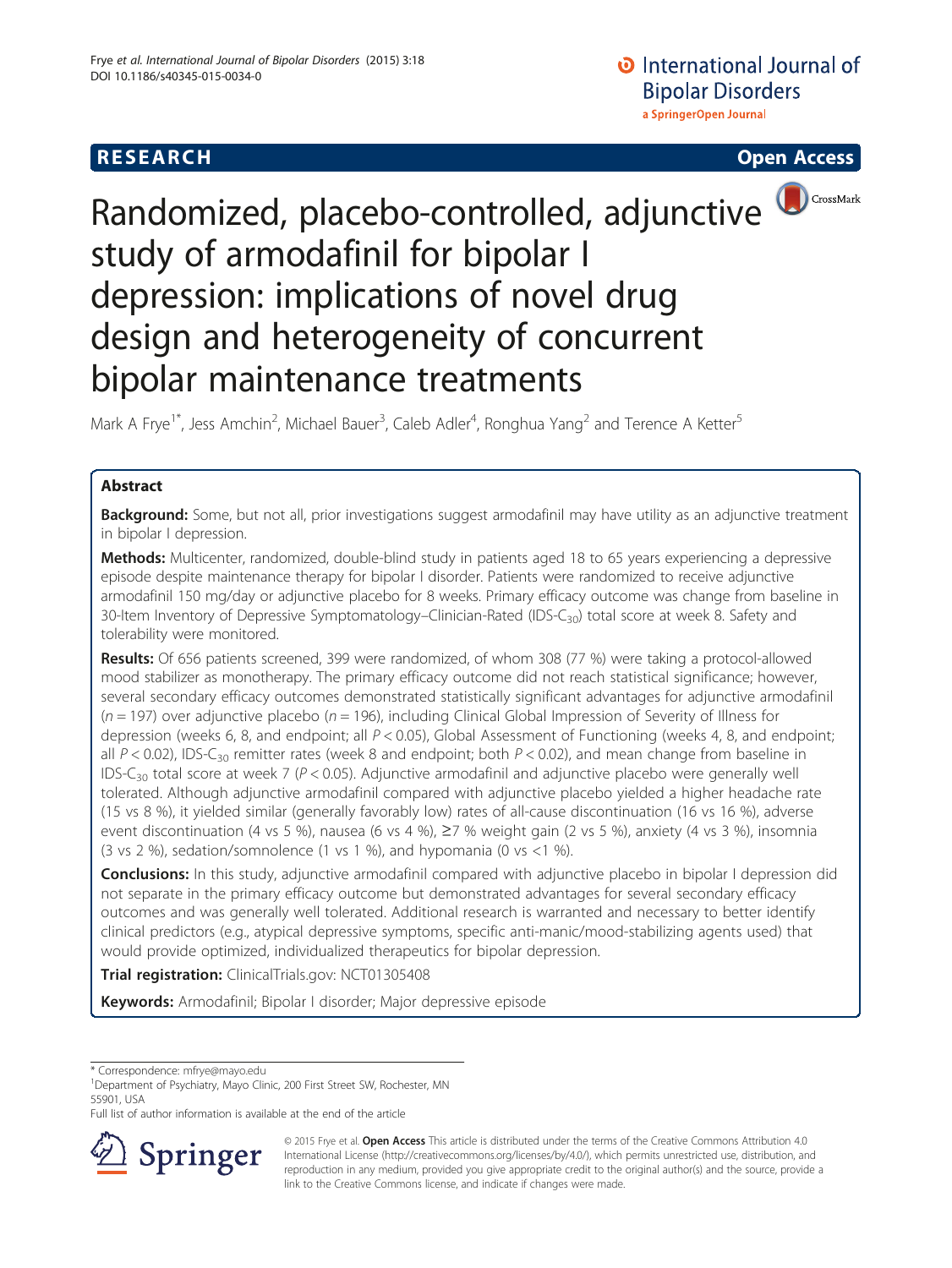#### Background

Bipolar disorder is a recurrent and debilitating illness that affects approximately 2.6 % of the adult population (Kessler et al., [2005](#page-8-0)), with approximately 1 % of the population having bipolar I disorder (Merikangas et al., [2007\)](#page-8-0). Depression is the predominant and prevailing symptomatic illness phase. For example, in bipolar I disorder, depression accounts for at least three times more time ill than mania (Judd et al., [2002;](#page-8-0) Kupka et al., [2007](#page-8-0)). Depressive episodes are associated with more disability, comorbidity, and functional and occupational deficits than manic episodes; moreover, the depressive phase is associated with an increased risk of recurrence of mood symptoms and rates of suicide (Bauer et al., [2001](#page-7-0); Calabrese et al., [2004](#page-7-0); Merikangas et al., [2007](#page-8-0); Merikangas et al., [2011](#page-8-0)). In clinical settings, adjunctive treatments may be added to maintenance therapies when mood symptoms recur, but the clinical evidence base is limited in this type of therapeutic intervention. Only one agent, lurasidone, has been approved by the United States Food and Drug Administration (FDA) as adjunctive treatment, combined with either lithium or valproate for acute bipolar I depression (Latuda [package insert], [2013](#page-8-0)). FDA-approved treatments for acute bipolar I depression include the olanzapine/fluoxetine combination, quetiapine monotherapy, and lurasidone. Investigations of aripiprazole monotherapy (Thase et al., [2008\)](#page-8-0) and ziprasidone, as both monotherapy and adjunctive therapy (Lombardo et al., [2012;](#page-8-0) Sachs et al., [2011](#page-8-0)), failed to provide significant improvements in depressive symptoms compared with placebo in bipolar I depression. Clearly, given the morbidity of bipolar depression, more treatment options are needed.

Armodafinil (R-modafinil) is a wakefulness-promoting low-affinity dopamine transport inhibitor that is currently approved in the USA for the treatment of excessive sleepiness associated with shift work disorder, narcolepsy, and obstructive sleep apnea (Nuvigil [package insert], [2013](#page-8-0)). Preliminary research on modafinil and armodafinil suggested potential benefit in mood disorders (Calabrese et al., [2010;](#page-7-0) Calabrese et al., [2014](#page-7-0); Frye et al., [2007\)](#page-7-0).

An initial phase 3 randomized, placebo-controlled study of adjunctive armodafinil 150 mg/day demonstrated a significant benefit in bipolar I depression on the primary outcome (mean change from baseline in the 30-Item Inventory of Depressive Symptomatology– Clinician-Rated (IDS-C<sub>30</sub>) total score) (Rush et al., [2000\)](#page-8-0) in comparison with placebo ( $P < 0.01$ ), as well as some secondary outcomes (Calabrese et al., [2014\)](#page-7-0). In contrast, a second, similarly designed phase 3 study found that adjunctive armodafinil 150 mg/day provided numerically, but not statistically significantly, greater improvement in bipolar I depression than placebo on the same primary outcome (Ketter et al., [2015](#page-8-0)).

The current study (ClinicalTrials.gov, study identifier NCT01305408) was performed to further investigate the efficacy, safety, and tolerability of adjunctive armodafinil use in bipolar I depression. As in prior investigations, this study permitted adjunctive armodafinil or adjunctive placebo to be combined with a broad array of ongoing bipolar disorder maintenance treatments, in conformity with the availability of many such choices in clinical practice, providing the strength of increased generalizability, albeit with the potential limitation of decreased assay sensitivity. This study, unlike prior studies, included quetiapine as one of the permitted maintenance therapies, further contributing to this study's generalizability and relevance to clinical practice. As in prior studies, efficacy was assessed by the mean change from baseline in IDS- $C_{30}$  total score.

### **Methods**

This phase 3, 8-week, randomized, double-blind, placebo-controlled, parallel-group, fixed-dosage, multicenter study was conducted at 84 centers in 13 countries across 4 regions. Patients who were experiencing a major depressive episode, despite stable doses of protocol-allowed "mood stabilizers" (lithium and certain anticonvulsants and antipsychotics) for the treatment of bipolar I disorder, were randomly assigned to adjunctive armodafinil 150 mg/day or matching placebo in a 1:1 ratio. The 150-mg dose of armodafinil was selected based on efficacy and tolerability data from previous clinical trials. Randomization was stratified on the basis of concomitant mood stabilizers being taken (lithium, anticonvulsants, and antipsychotics). If a patient was taking more than one of these medications at randomization, the patient was assigned to the category of the medication of longest duration at the discretion of the investigator. Randomization was also stratified by region of the world (Region 1, the USA and Canada; Region 2, Armenia, Azerbaijan, Belarus, Bulgaria, Georgia, Russia, Ukraine, Kyrgyzstan, Mongolia, Uzbekistan, Albania, Bosnia, Herzegovina, Croatia, Cyprus, Czech Republic, Greece, Hungary, Poland, Serbia, Slovakia, Slovenia, Republic of Macedonia, and Turkey; Region 3, Andorra, Austria, Australia, Belgium, Denmark, Finland, France, Germany, Greece, Iceland, Ireland, Italy, Liechtenstein, Luxembourg, Malta, Monaco, the Netherlands, Norway, Portugal, San Marino, Spain, Sweden, Switzerland, the UK, and Vatican City; Region 4, rest of the world).

#### Ethics, consent, and permissions

The study was conducted in accordance with the International Conference on Harmonisation's Guideline for Good Clinical Practice, and the study protocol and amendments were approved by the independent ethics committee/institutional review board at each participating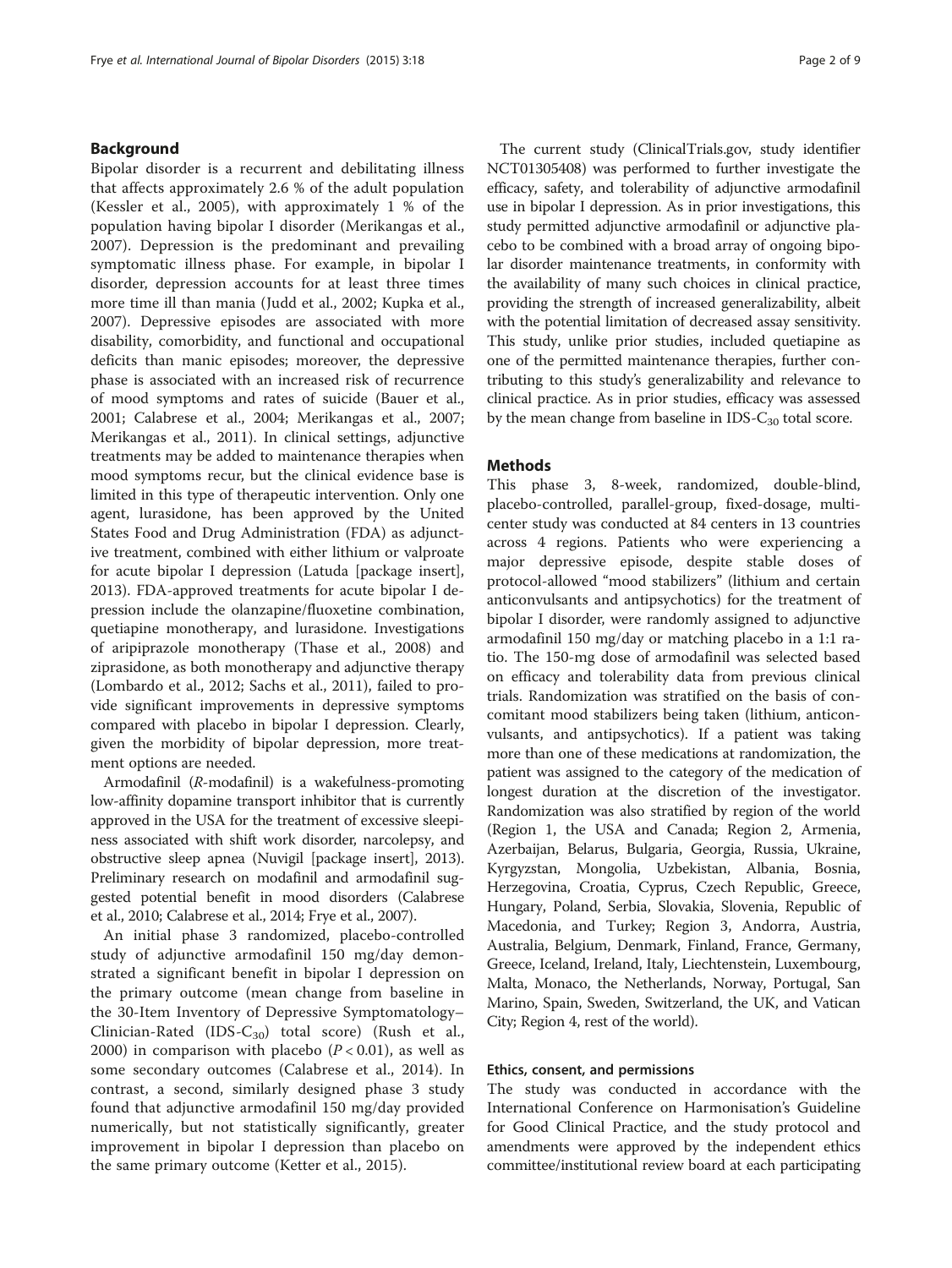center. Written informed consent was obtained from each patient before screening.

#### Participants

Inclusion and exclusion criteria were similar to those reported in detail for the previous two studies (Calabrese et al., [2014](#page-7-0); Ketter et al., [2015](#page-8-0)). Specifically, patients were aged 18 to 65 years and had bipolar I disorder with current non-psychotic depression according to the Diagnostic and Statistical Manual of Mental Disorders (Fourth Edition, Text Revision; DSM-IV-TR) criteria (American Psychiatric Association, [2000](#page-7-0)), as determined by the Structured Clinical Interview for DSM-IV, Clinical Trials (SCID-CT) (First et al., [2007\)](#page-7-0). Patients were required to have had ≥1 previous manic or mixed episode, which resulted in functional impairment that was treated (or should have been treated) with a protocolallowed mood stabilizer. Patients could not have had >6 mood episodes in the prior year and their current depressive episode must have started ≥2 weeks but ≤12 months prior to the screening visit and occurred despite taking stable doses of one or two mood stabilizers, defined specifically as lithium, valproate, lamotrigine, olanzapine, quetiapine, aripiprazole, risperidone, or ziprasidone (ziprasidone only in combination with lithium, valproate, or lamotrigine). In patients taking two mood stabilizers, one was required to be lithium, valproate, or lamotrigine. Medications known to induce CYP3A4/5, such as carbamazepine, were not permitted within 14 days before the baseline visit or during the study. Furthermore, onset of the current depressive episode had to be ≥8 weeks after resolution of any previous mood episode. Concomitant antidepressant use was not allowed within 14 days or five half-lives before study entry or during the study. This exclusion was exercised to minimize the confounding of any effects seen regarding adjunctive drug–placebo differences in bipolar I depressive symptom improvement with armodafinil.

Patients were required to have had screening and baseline 16-Item Quick Inventory of Depressive Symptomatol-ogy-Clinician-Rated (QIDS-C<sub>16</sub>) (Rush et al., [2003\)](#page-8-0) scores ≥13, Clinical Global Impression of Severity of Illness (CGI-S) for depression score ≥4, Young Mania Rating Scale (YMRS) (Young et al., [1978\)](#page-8-0) total score  $\leq 10$ , and YMRS scores of 0 or 1 on items 1 to 3. Patients were also required to be in good health based on a physical examination, electrocardiogram, and laboratory studies.

Patients were excluded if they had other Axis I disorders within 6 months of screening that were the focus of treatment, or Axis II disorders of concern (borderline, antisocial, or other personality disorders that could impact conduct of the study), a history of alcohol or substance abuse or dependence (with the exception of nicotine dependence) within 3 months of the screening visit or during the screening period, current psychotic symptoms or psychosis within 4 weeks of screening, active suicidal ideation or history of significant suicidal behaviors, score of  $\geq 2$  on item 18 of the IDS-C<sub>30</sub>, Hamilton Anxiety Scale (HAM-A) (Hamilton Anxiety Rating Scale, [2011](#page-7-0)) total score ≥17 at baseline, or a history of clinically significant cutaneous drug or hypersensitivity reactions.

## Assessments

The primary efficacy assessment was the mean change from baseline assessed at week 8 in total IDS- $C_{30}$  score for adjunctive armodafinil 150 mg/day versus adjunctive placebo as analyzed by mixed-model repeated measures (MMRM). Secondary efficacy assessments included mean change from baseline in the IDS-C<sub>30</sub>, QIDS-C<sub>16</sub>, and CGI-S, as well as IDS-C<sub>30</sub> response ( $\geq 50$  % reduction from baseline in total score), IDS- $C_{30}$  remission (final IDS-C<sub>30</sub> score ≤11) rates, and CGI-S response (decrease  $\geq 2$  points in severity from baseline) rate, all assessed at weeks 1, 2, 4, 6, 7, and 8 (or early termination), as well as mean change from baseline in the Global Assessment of Functioning (GAF), assessed at weeks 4 and 8, or early termination.

Safety assessments included mean change from baseline in the YMRS and the Columbia-Suicide Severity Rating Scale-Since Last Visit (C-SSRS-SLV) (Posner et al., [2009](#page-8-0)) at weeks 1, 2, 4, 6, 7, and 8 (or early termination), mean change from baseline in the HAM-A and Insomnia Severity Index (ISI) (Bastien et al., [2001](#page-7-0)) at weeks 4 and 8 (or early termination), as well as collection of adverse events (AEs) and serious AEs (SAEs), vital signs, and laboratory studies.

#### Statistical analysis

Sample-size calculations were based on IDS- $C_{30}$  total score and used estimates of variability obtained from previous phase 2 and 3 results for armodafinil and modafinil investigations in bipolar I depression (Calabrese et al., [2010;](#page-7-0) Calabrese et al., [2014](#page-7-0); Frye et al., [2007\)](#page-7-0). Target enrollment was 370 patients (185 patients for each of adjunctive armodafinil 150 mg/day and adjunctive placebo) to ensure that at least 332 patients (166 per group) were evaluable for efficacy, providing 85 % power to detect a mean between-group difference of 4 points in the change from baseline in IDS- $C_{30}$  total score (assuming a standard deviation of 12.1). Data from 393 and 398 patients were analyzed for efficacy and safety, respectively.

Patients receiving ≥1 dose of study drug were analyzed for safety (safety analysis set), and patients in the safety analysis set who had ≥1 post-baseline IDS- $C_{30}$  efficacy assessment were analyzed for efficacy (full analysis set). For the primary outcome, IDS- $C_{30}$  total score was analyzed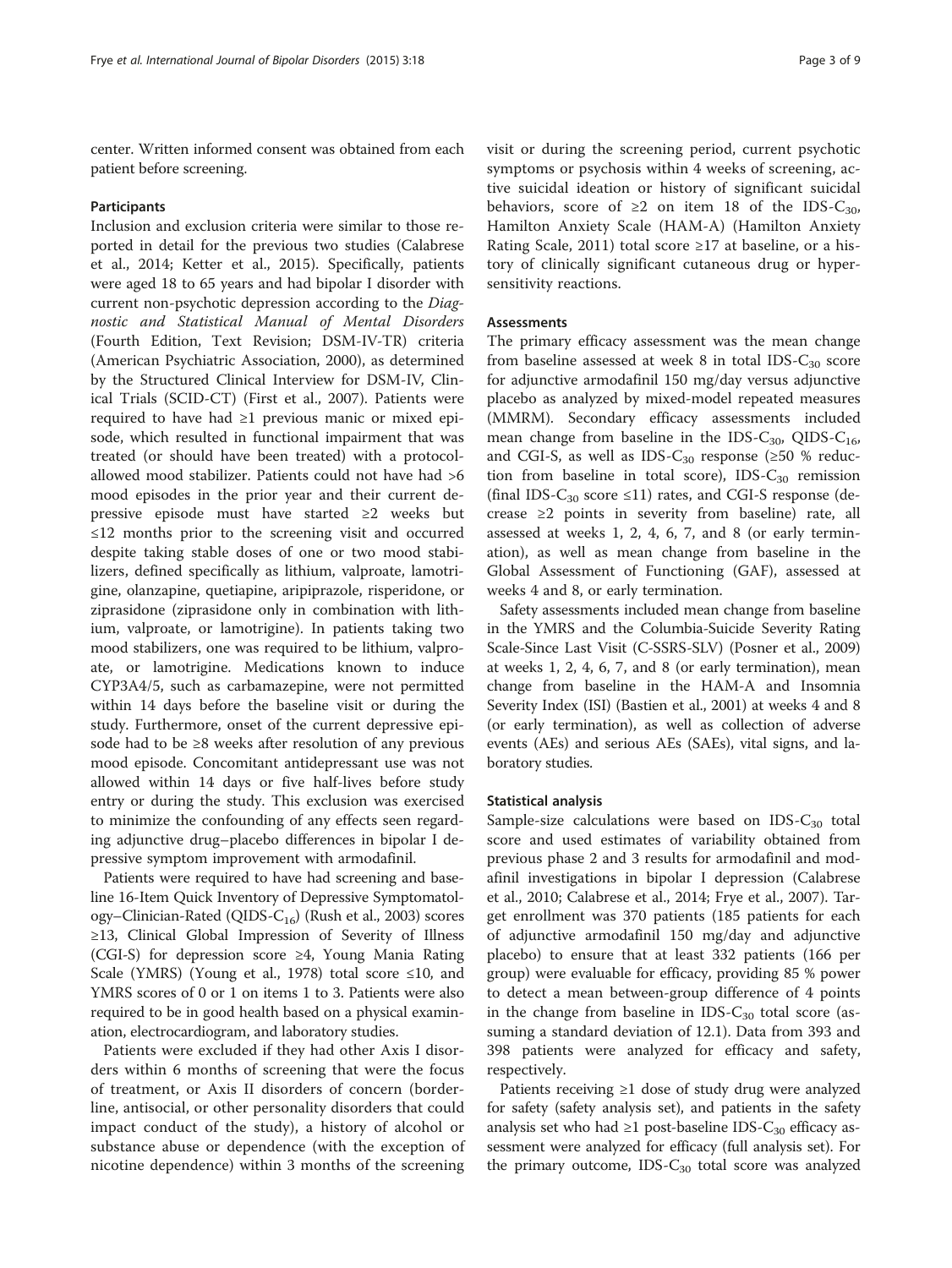using MMRM as previously described (Calabrese et al., [2014\)](#page-7-0). Continuous secondary efficacy variables were analyzed using analysis of variance and categorical secondary variables were analyzed by Cochran-Mantel-Haenszel test, as previously described (Calabrese et al., [2014\)](#page-7-0). Safety and tolerability were monitored throughout the study.

## Results and discussion

## Participants

Of the 656 patients with bipolar I depression who were screened, 399 were enrolled; 200 were randomized to receive adjunctive armodafinil 150 mg/day and 199 were randomized to receive adjunctive placebo (Fig. 1). Baseline demographic and clinical characteristics were statistically similar between treatment groups (Table [1](#page-4-0)). The efficacy analysis included a total of 393 patients (adjunctive armodafinil 150 mg/day,  $n = 197$ ; adjunctive placebo,  $n = 196$ ); the safety analysis set included 398 patients (adjunctive armodafinil 150 mg/day,  $n = 200$ ; adjunctive placebo,  $n = 198$ ). A total of 63 (16 %) patients withdrew from the study (31 (16 %) receiving adjunctive armodafinil and 32 (16 %) receiving adjunctive placebo). At baseline, most patients  $(n = 308, 77 \%)$ were taking only one mood stabilizer/antipsychotic. Valproate, lamotrigine, and risperidone were the most common mood stabilizer/antipsychotic treatments taken as monotherapy (Table [2\)](#page-4-0). At baseline, depression scores were consistent with moderate to severe depression and were statistically similar between treatment groups.

A total of 17 patients discontinued early due to AEs (adjunctive armodafinil 150 mg/day, 7/200 (4 %); adjunctive placebo, 10/199 (5 %)). Anxiety and bipolar I disorder were the only AEs that caused discontinuation in >1 patient; anxiety led to treatment discontinuation in 3 (2 %) of those treated with adjunctive armodafinil

and 0 treated with adjunctive placebo; 2 patients taking adjunctive armodafinil and 0 patients taking adjunctive placebo discontinued due to bipolar I disorder.

## **Efficacy**

## Primary efficacy

Baseline mean IDS- $C_{30}$  scores were 42.4 in the adjunctive armodafinil group and 43.3 in the adjunctive placebo group. The least-square (LS) mean and standard error of the LS mean (SEM) change from baseline to week 8 on the IDS- $C_{30}$  (primary efficacy parameter) for armodafinil versus placebo (−20.8 ± 0.99 vs −19.4 ± 0.99) in the adjunctive treatment of bipolar I depression was not statistically significant  $(P = 0.27)$ .

## Secondary efficacy

Although not adjusted for multiple comparisons, several secondary efficacy outcomes suggested advantages in favor of adjunctive armodafinil (Table [3](#page-5-0)). Specifically, statistically significant differences for the IDS- $C_{30}$ secondary variables in favor of adjunctive armodafinil 150 mg/day over adjunctive placebo included proportion of IDS-C<sub>30</sub> responders at week 6 (41 vs 29 %,  $P = 0.018$ ), week 7 (51 vs 39 %,  $P = 0.015$ ), and week 8 (56 vs 46 %,  $P = 0.039$ ) (Fig. [2](#page-6-0), left); proportion of IDS-C<sub>30</sub> remitters at week 8 (26 vs 15 %,  $P = 0.011$ ) and endpoint (22 vs 13 %,  $P = 0.011$ ) (Fig. [2,](#page-6-0) right); and mean change from baseline in IDS-C<sub>30</sub> total score at week 7 ( $P < 0.05$ ). In addition, statistically significant differences in favor of adjunctive armodafinil were observed for the mean change from baseline in CGI-S rating for depression at week 6  $(P < 0.03)$ , week 8  $(P < 0.02)$ , and endpoint  $(P < 0.04)$ and in mean change from baseline in GAF scores, indicating improvement in patient functioning, at week 4  $(P < 0.02)$ , week 8 (P < 0.002), and endpoint (P < 0.01).

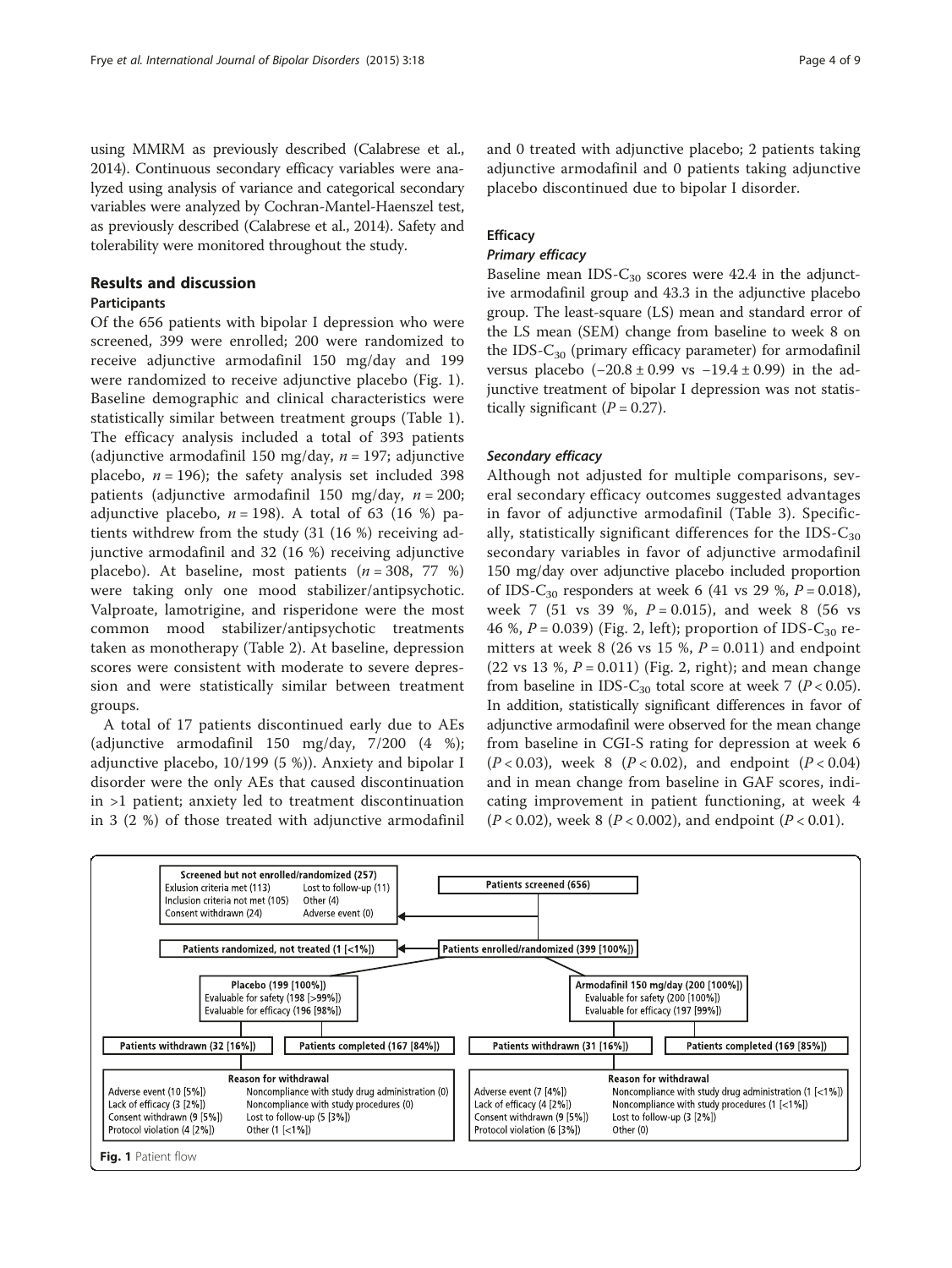| Characteristic                                 | Placebo<br>$n = 199$ | Armodafinil 150 mg/day<br>$n = 200$ |
|------------------------------------------------|----------------------|-------------------------------------|
| Age, years, mean (SD)                          | 43.7 (11.6)          | 45.3 (11.3)                         |
| Males, n (%)                                   | 78 (39)              | 80 (40)                             |
| Race, n (%)                                    |                      |                                     |
| White                                          | 176 (88)             | 182 (91)                            |
| Black                                          | 16(8)                | 14(7)                               |
| Other                                          | 7 (4)                | 4 (2)                               |
| Weight, kg, mean (SD)                          | 81.2 (17.5)          | 80.7 (17.5)                         |
| IDS-C <sub>30</sub> total score, mean (SD)     | 43.3 (7.7)           | 42.4 (7.7)                          |
| QIDS-C <sub>16</sub> total score, mean (SD)    | 16.8(2.7)            | 16.1(2.7)                           |
| CGI-S score, mean (SD)                         | 4.6(0.6)             | 4.6(0.7)                            |
| GAF score, mean (SD)                           | 54.8 (6.7)           | 53.6 (8.9)                          |
| C-SSRS                                         |                      |                                     |
| Suicidal behavior, n (%)                       |                      |                                     |
| Suicidal behavior, actual attempt              | 20(10)               | 21 (11)                             |
| Non-suicidal self-injurious<br>behavior        | 7(4)                 | 6(3)                                |
| Interrupted attempt                            | 3(2)                 | 2(1)                                |
| Aborted attempt                                | 4(2)                 | 4(2)                                |
| Suicidal behavior                              | 4(2)                 | 4(2)                                |
| Preparatory acts or behavior                   | 5(3)                 | 6 (3)                               |
| Suicidal ideation, n (%)                       |                      |                                     |
| Suicidal ideation, wish to be dead             | 27(14)               | 37 (19)                             |
| Non-specific active suicidal<br>thoughts       | 16(8)                | 24 (12)                             |
| Any methods (no plan) without<br>intent to act | 12(6)                | 20(10)                              |
| Some intent to act without<br>specific plan    | 9(5)                 | 14(7)                               |
| Specific plan and intent                       | 10(5)                | 15(8)                               |
| YMRS total score, mean (SD)                    | 3.7(2.1)             | 3.7(2.2)                            |
| HAM-A total score, mean (SD)                   | 12.6(2.8)            | 12.5(2.9)                           |
| ISI total score, mean (SD)                     | 16.1(5.2)            | 15.7(5.5)                           |

<span id="page-4-0"></span>Table 1 Baseline demographics and clinical characteristics

al Impression of Severity of Illne Suicide Severity Rating Scale-Since Last Visit, GAF Global Assessment of Functioning, HAM-A Hamilton Anxiety Scale, IDS-C<sub>30</sub> 30-Item Inventory of Depressive Symptomatology–Clinician-Rated, ISI Insomnia Severity Index, QIDS-C<sub>16</sub> 16-Item Quick Inventory of Depressive Symptomatology–Clinician-Rated, SD standard deviation, YMRS Young Mania Rating Scale

There were numeric, but not statistically significant, findings favoring adjunctive armodafinil versus adjunctive placebo on the LS mean ± SEM change from baseline to endpoint in IDS-C<sub>30</sub> total score  $(-18.2 \pm 1.23 \text{ vs } -17.1 \pm 1.25 \text{ vs } -17.1 \pm 1.25 \text{ vs } -17.1 \pm 1.25 \text{ vs } -17.1 \pm 1.25 \text{ vs } -17.1 \pm 1.25 \text{ vs } -17.1 \pm 1.25 \text{ vs } -17.1 \pm 1.25 \text{ vs } -17.1 \pm 1.25 \text{ vs } -17.1 \pm 1.25 \text{ vs } -17.1 \pm 1.25 \text{ vs$ 1.23), QIDS-C<sub>16</sub> total score  $(-7.1 \pm 0.49 \text{ vs } -7.0 \pm 0.49)$ , and IDS- $C_{30}$  response at endpoint (49 vs 41 %). There were no statistically significant differences between groups in the proportion of CGI-S responders at any assessment point.

| Mood stabilizer at baseline,<br>n (%)         | Placebo<br>n = 199 | Armodafinil 150 mg/day<br>$n = 200$ |
|-----------------------------------------------|--------------------|-------------------------------------|
| Patients taking one mood stabilizer           | 150 (75)           | 158 (79)                            |
| Aripiprazole                                  | 16(8)              | 9 (5)                               |
| Lamotrigine                                   | 26 (13)            | 28 (14)                             |
| Lithium                                       | 12(6)              | 18 (9)                              |
| Olanzapine                                    | 23 (12)            | 25 (13)                             |
| Quetiapine                                    | 18 (9)             | 26 (13)                             |
| Risperidone                                   | 29 (15)            | 24 (12)                             |
| Valproic acid                                 | 26 (13)            | 28 (14)                             |
| Patients taking two mood stabilizers          | 45 (23)            | 38 (19)                             |
| Aripiprazole + lamotrigine                    | 4(2)               | 1(<1)                               |
| Lamotrigine + quetiapine                      | 7 (4)              | $1 (\lt 1)$                         |
| Lamotrigine + ziprasidone                     | $1 (\leq 1)$       | 1(<1)                               |
| Lithium + aripiprazole                        | $1 (\leq 1)$       | 0                                   |
| Lithium + lamotrigine                         | 3(2)               | 2(1)                                |
| Lithium + olanzapine                          | 2(1)               | 0                                   |
| Lithium $+$ quetiapine                        | 4(2)               | 3(2)                                |
| Lithium + risperidone                         | $1 (\leq 1)$       | $1 (\lt 1)$                         |
| Lithium + valproic acid                       | 2(1)               | 1(<1)                               |
| Lithium + ziprasidone                         | 3(2)               | 1 (< 1)                             |
| Olanzapine + lamotrigine                      | $1 (\lt 1)$        | $1 (\lt 1)$                         |
| Olanzapine + quetiapine                       | $1 (\lt 1)$        | 0                                   |
| Valproic acid + aripiprazole                  | 0                  | 2(1)                                |
| Valproic acid + lamotrigine                   | 2(1)               | 0                                   |
| Valproic acid + olanzapine                    | 5 (3)              | 8 (4)                               |
| Valproic acid + quetiapine                    | 5(3)               | 9 (5)                               |
| Valproic acid + risperidone                   | 3(2)               | 5(3)                                |
| Valproic acid + ziprasidone                   | 0                  | 2(1)                                |
| Patients taking three mood<br>stabilizers     | 1 (< 1)            | 3(2)                                |
| Lithium + lamotrigine +<br>ziprasidone        | 0                  | $1 (\lt 1)$                         |
| Valproic acid + aripiprazole +<br>risperidone | 0                  | 1 (< 1)                             |
| Valproic acid + olanzapine +<br>lamotrigine   | 0                  | 1 (< 1)                             |
| Valproic acid + risperidone +<br>quetiapine   | 1(<1)              | 0                                   |
| Patients with mood stabilizer<br>unknown      | 3(2)               | 1 (< 1)                             |

Table 2 Concomitant mood stabilizers

#### Safety

Adjunctive armodafinil 150 mg/day in bipolar I depression was generally well tolerated. Overall, 89 (45 %) patients receiving adjunctive armodafinil and 71 (36 %) patients receiving adjunctive placebo experienced  $\geq 1$  AE. Of these, 53 (27 %) AEs with adjunctive armodafinil and 32 (16 %) with adjunctive placebo were considered treatment-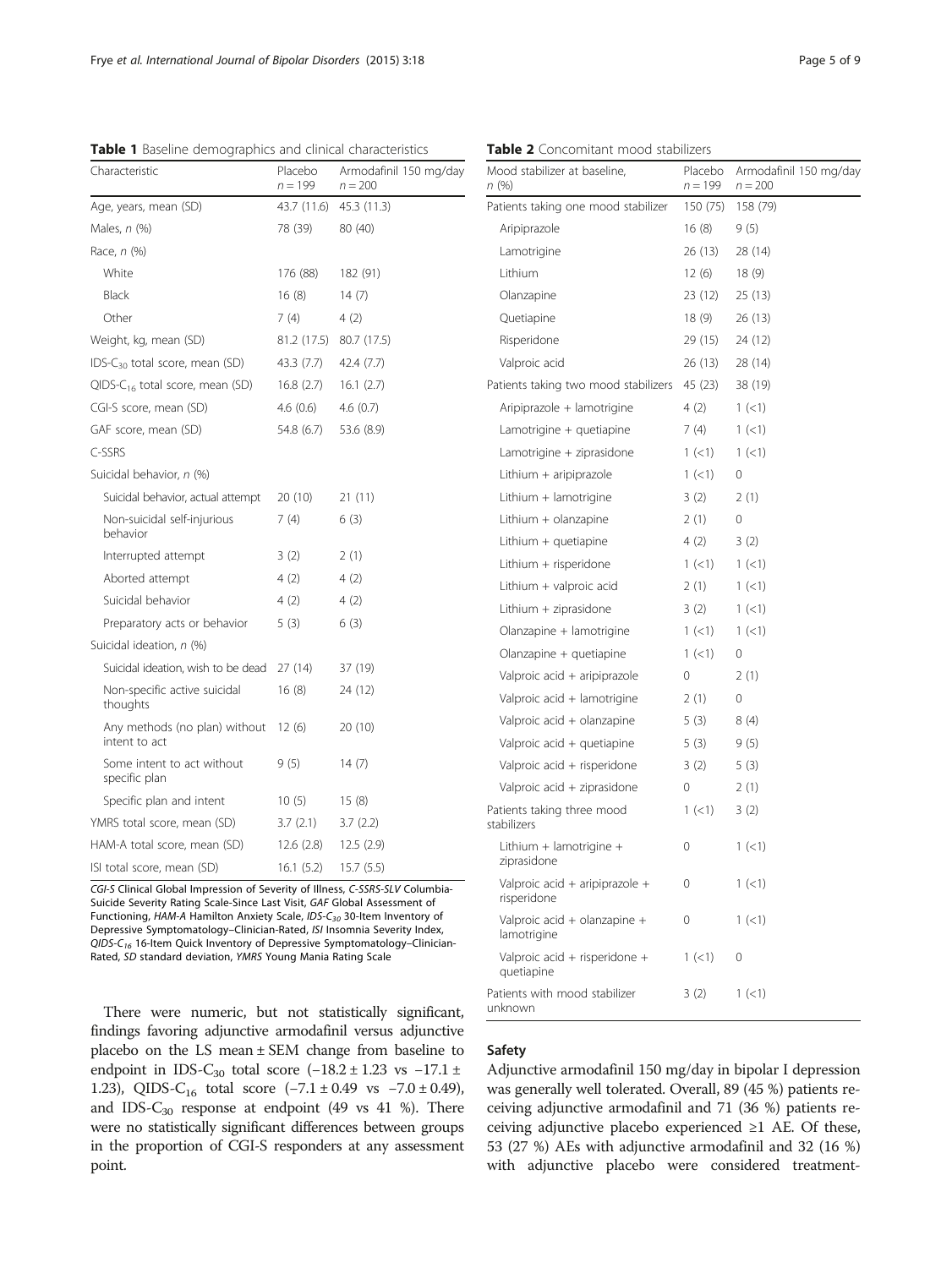<span id="page-5-0"></span>Table 3 Secondary efficacy parameters, full analysis set

| Time point, statistic                                        | Placebo<br>$n = 196$ | Armodafinil 150 mg/day<br>$n = 197$ | P value |  |  |
|--------------------------------------------------------------|----------------------|-------------------------------------|---------|--|--|
| LSM change from baseline in IDS-C <sub>30</sub> total score  |                      |                                     |         |  |  |
| Week 1                                                       | $-6.1$               | $-5.5$                              | 0.3025  |  |  |
| Week 2                                                       | $-10.4$              | $-9.3$                              | 0.1940  |  |  |
| Week 4                                                       | $-12.3$              | $-12.5$                             | 0.8481  |  |  |
| Week 6                                                       | $-14.2$              | $-16.1$                             | 0.0926  |  |  |
| Week 7*                                                      | $-16.0$              | $-18.3$                             | 0.0492  |  |  |
| Week 8                                                       | $-17.7$              | $-19.6$                             | 0.1174  |  |  |
| Endpoint                                                     | $-18.3$              | $-19.5$                             | 0.3526  |  |  |
| LSM change from baseline in QIDS-C <sub>16</sub> total score |                      |                                     |         |  |  |
| Week 1                                                       | $-2.6$               | $-2.4$                              | 0.3858  |  |  |
| Week 2*                                                      | $-4.5$               | $-3.8$                              | 0.0387  |  |  |
| Week 4                                                       | $-5.2$               | $-5.2$                              | 0.9978  |  |  |
| Week 6                                                       | $-6.0$               | $-6.5$                              | 0.3024  |  |  |
| Week 7                                                       | $-6.7$               | $-7.4$                              | 0.1530  |  |  |
| Week 8                                                       | $-7.4$               | $-7.7$                              | 0.5471  |  |  |
| Endpoint                                                     | $-7.0$               | $-7.1$                              | 0.7626  |  |  |
| LSM change from baseline in CGI-S score                      |                      |                                     |         |  |  |
| Week 1                                                       | $-0.2$               | $-0.2$                              | 0.4497  |  |  |
| Week 2                                                       | $-0.5$               | $-0.5$                              | 0.9625  |  |  |
| Week 4                                                       | $-0.7$               | $-0.8$                              | 0.1467  |  |  |
| Week 6*                                                      | $-0.9$               | $-1.2$                              | 0.0226  |  |  |
| Week 7                                                       | $-1.1$               | $-1.3$                              | 0.0757  |  |  |
| Week 8*                                                      | $-1.2$               | $-1.5$                              | 0.0159  |  |  |
| Endpoint*                                                    | $-1.1$               | $-1.3$                              | 0.0320  |  |  |
| Proportion of CGI-S responders, n (%) <sup>a</sup>           |                      |                                     |         |  |  |
| Week 1                                                       | 4(2)                 | 4(2)                                | 0.9939  |  |  |
| Week 2                                                       | 15(8)                | 16(8)                               | 0.8927  |  |  |
| Week 4                                                       | 28 (15)              | 36 (20)                             | 0.2585  |  |  |
| Week 6                                                       | 44 (26)              | 56 (33)                             | 0.1350  |  |  |
| Week 7                                                       | 55 (32)              | 68 (40)                             | 0.1031  |  |  |
| Week 8                                                       | 66 (40)              | 84 (50)                             | 0.0516  |  |  |
| Endpoint                                                     | 67 (34)              | 86 (44)                             | 0.0503  |  |  |
| Week 4*                                                      | 5.3                  | 7.7                                 | 0.0113  |  |  |
| Week 8**                                                     | 11.4                 | 15.2                                | 0.0012  |  |  |
| Endpoint**                                                   | 10.4                 | 13.5                                | 0.0066  |  |  |

CGI-S Clinical Global Impression of Severity of Illness, GAF Global Assessment of Functioning, IDS-C<sub>30</sub> 30-Item Inventory of Depressive Symptomatology–Clinician-Rated, LSM least-square mean, QIDS-C<sub>16</sub> 16-Item Quick Inventory of Depressive Symptomatology-Clinician-Rated \*P<0.05. \*\*P<0.01. <sup>a</sup>The denominator for calculating the percentages at each visit is the number of patients with a non-missing value at that visit. A responder is a patient with a decrease of at least 2 points in severity from baseline in CGI-S rating for depression. The P value for the treatment comparison is from a Cochran-Mantel-Haenszel test, stratified by concurrent mood-stabilizing medication and region of the world

related. Only 2 AEs were observed at a rate exceeding 5 % in either treatment group: headache in 29 (15 %) with adjunctive armodafinil vs 15 (8 %) with adjunctive placebo and nausea in 12 (6 %) with adjunctive armodafinil vs 7 (4 %) with adjunctive placebo. The majority of AEs were mild (in 53 (27 %) vs 47 (24 %)) or moderate (in 32 (16 %) vs 20 (10 %)) in severity for adjunctive armodafinil vs adjunctive placebo, respectively.

Rates of AEs causing withdrawals and incidences of SAEs were similar between groups. Withdrawals due to AEs occurred in 7 (4 %) patients taking adjunctive armodafinil and 10 (5 %) patients taking adjunctive placebo. Serious AEs occurred in 5 (3 %) patients taking adjunctive armodafinil and 6 (3 %) patients taking adjunctive placebo; no single SAE occurred in >1 patient. No deaths occurred in either treatment group. At study endpoint, there were no clinically significant differences in mean changes from baseline in serum chemistries, lipid profiles, and hematologic or urinalysis parameters noted between the two treatment groups. There were no clinically significant changes in vital signs or electrocardiograms in either treatment group.

There were few changes from baseline to endpoint in suicidal ideation and behavior as assessed by C-SSRS-SLV. In the adjunctive armodafinil group, 1 patient had an SAE coded using the Medical Dictionary for Regulatory Activities preferred term of "bipolar I disorder" (specifically, exacerbation of bipolar disorder (mixed episode with psychotic symptoms)), accompanied by a suicide attempt, with no substantive threat to life; both SAEs resolved with no residual effect. One patient taking adjunctive placebo had an SAE of suicidal ideation, which resolved without any sequelae.

Mean changes in YMRS, HAM-A, and ISI total scores from baseline to endpoint were statistically similar with adjunctive armodafinil vs adjunctive placebo, respectively, as follows: YMRS (−0.9 vs −1.0), HAM-A (−4.3 vs −4.2), and ISI  $(-7.1 \text{ vs } -7.0)$ .

The following AE rate differences were observed between adjunctive armodafinil and adjunctive placebo, respectively: emergence of hypomania (0  $(0\%)$  vs 1  $(21\%)$ ), anxiety (8 (4 %) vs 5 (3 %)), insomnia (6 (3 %) vs 4 (2 %)), sedation/somnolence  $(2 (1 \%)$  vs  $2 (1 \%)$ , and  $\geq 7 \%$  weight gain (4 (2 %) vs 9 (5 %)).

#### Discussion

There is a compelling need for effective, well-tolerated treatments for bipolar I depression, for use adjunctively or as monotherapy. Despite the clinical practice of adding adjunctive treatments to ongoing maintenance medications when an episode of bipolar I depression emerges, there is little adequately controlled evidence to inform such clinical decisions. In fact, only one agent, lurasidone, has been approved by the FDA for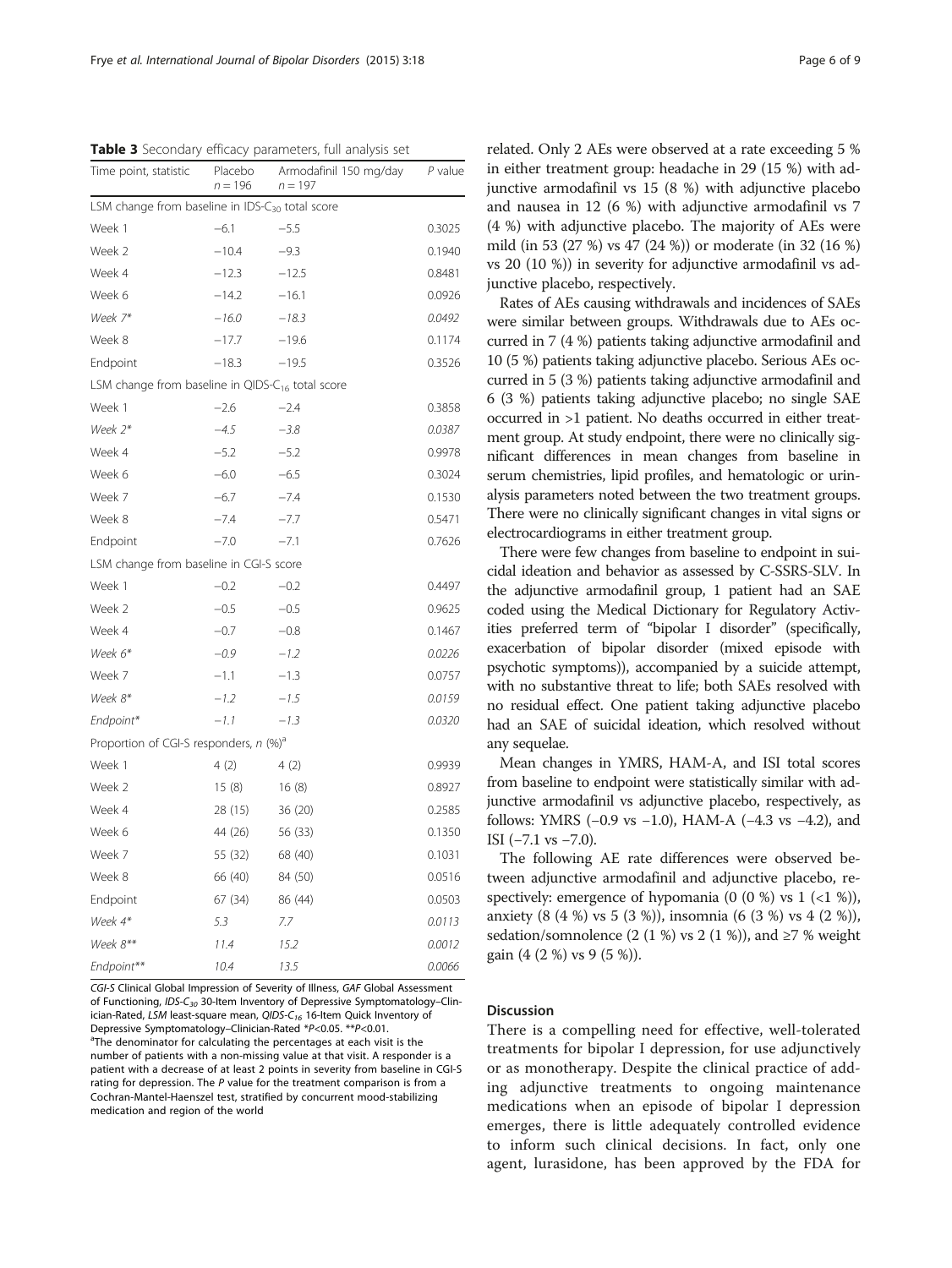<span id="page-6-0"></span>

adjunctive use (combined with lithium or valproate) for bipolar I depression (Latuda [package insert], [2013\)](#page-8-0).

A phase 2 study (Calabrese et al., [2010\)](#page-7-0) and two subsequent phase 3 studies (Calabrese et al., [2014](#page-7-0); Ketter et al., [2015\)](#page-8-0) previously evaluated the efficacy and safety of adjunctive armodafinil treatment for depressive symptoms in bipolar I disorder, both using the same primary efficacy measure (IDS- $C_{30}$ ). Conflicting findings from the first two phase 3 studies warranted additional research. In the current study, the adjunctive use of armodafinil 150 mg/day for bipolar I depression provided a numerical but nonsignificant difference vs placebo on the primary outcome (reduction of depressive symptomatology as measured by the IDS- $C_{30}$  total score). The negative primary outcome result of this study was similar to that of the similarly designed second phase 3 study (Ketter et al., [2015\)](#page-8-0) and did not support or confirm the statistically significant primary outcome finding from the initial phase 3 study (Calabrese et al., [2014\)](#page-7-0). However, in the current study (like the first study and unlike the second study), adjunctive armodafinil 150 mg/day compared with placebo yielded statistically significant benefits for several secondary outcomes, including the proportion of IDS- $C_{30}$  responders at weeks 6, 7, and 8, proportion of IDS- $C_{30}$  remitters at week 8 and endpoint, and mean change from baseline in IDS- $C_{30}$  total score at week 7. In addition, mean change from baseline in the CGI-S rating for depression (indicating improvement in depressive symptomatology) was statistically significant at weeks 6 and 8, and at endpoint, and mean change from baseline in the GAF score (indicating improvement in patient functioning) was statistically significant at weeks 4 and 8, and at endpoint. In all 3 studies,

adjunctive armodafinil was consistently well tolerated, with no clinically relevant differences vs adjunctive placebo for the emergence of hypomania, insomnia, anxiety, sedation/somnolence, or ≥7 % weight gain.

Some patients with bipolar disorder may be candidates for combination therapy to manage manic, hypomanic, mixed, depressed, and/or cycling related mood symptoms. In contrast to most regulatory nonmonotherapy bipolar disorder clinical trials, which limit adjunctive treatments to lithium, valproate, and only very recently lamotrigine or one atypical antipsychotic, this study allowed 29 different combinations of moodstabilizing treatments prior to study randomization (see Table [2](#page-4-0)). The assay sensitivity (i.e., drug–placebo separation) of this study was potentially limited by what was identified a priori as a study design strength (i.e., potential generalizability and community translation). A second challenge overall is the design of a study for a novel compound that is not considered a "mood stabilizer" where the trial design template has conventionally been designed for atypical antipsychotic mood stabilizers (i.e., lurasidone, olanzapine/fluoxetine, and quetiapine).

## Conclusions

In this 8-week study marked by significant therapeutic heterogeneity, adjunctive armodafinil 150 mg/day yielded a numerically greater, but not statistically significant, improvement on the primary efficacy outcome measure compared with placebo in treatment of bipolar I depression. Several secondary outcomes favoring armodafinil at endpoint, including a significantly higher remission rate, and paralleled by significant global and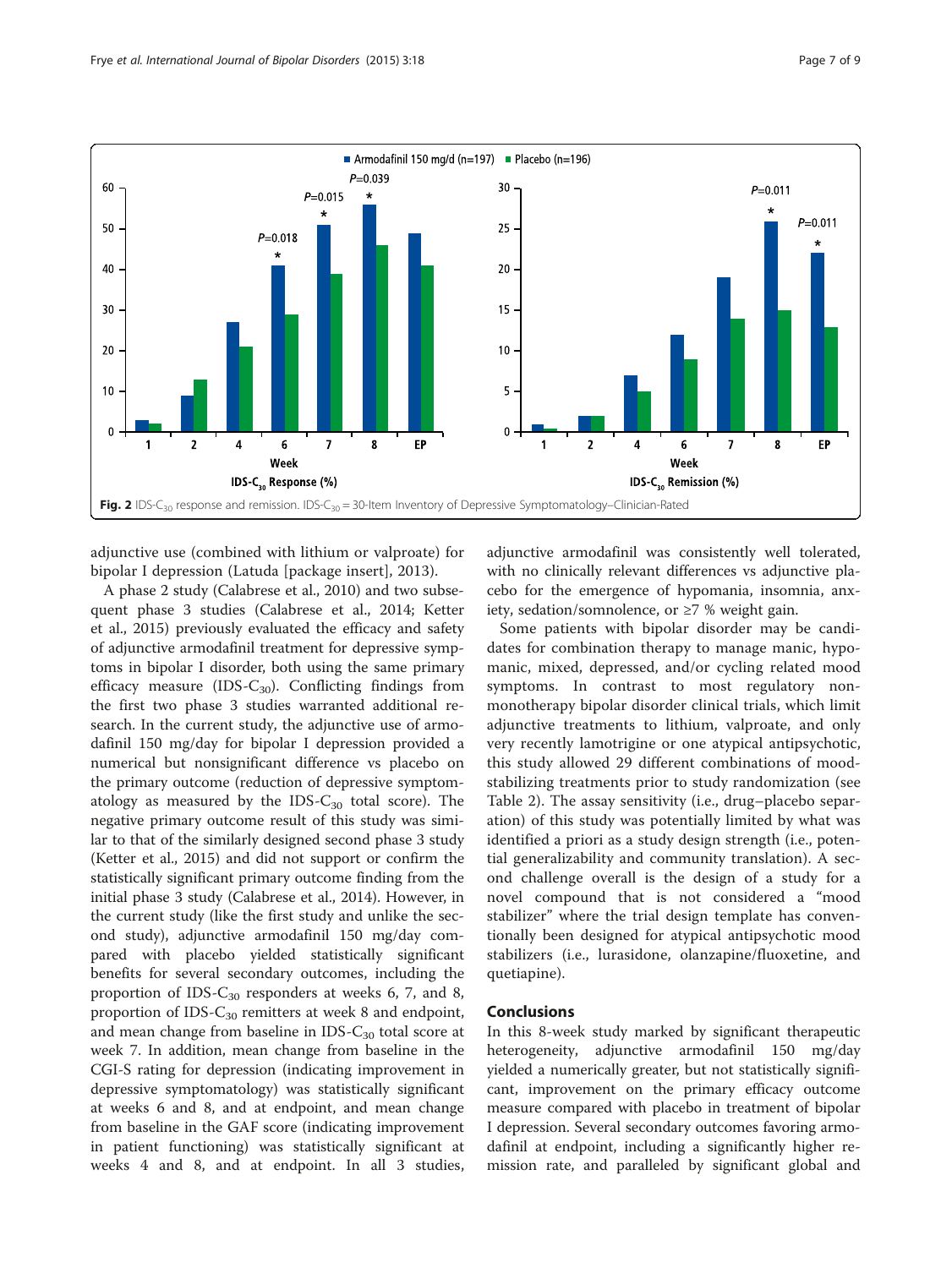<span id="page-7-0"></span>functional improvements rated by clinical investigators, indicate that adjunctive armodafinil provided a reduction of depressive symptoms in a subset of patients with bipolar I depression vs placebo. Adjunctive armodafinil was generally well tolerated in this study, with rates of anxiety, insomnia, sedation/somnolence, and weight gain similar to those observed with adjunctive placebo.

This investigation adds to the evidence from two prior phase 3 studies of similar design, in which armodafinil 150 mg/day, adjunctive to protocol-allowed mood stabilizers, provided statistically significant improvement in at least some measures of depressive symptoms associated with bipolar I disorder (Study 3071; [NCT01072929](http://www.clinicaltrials.gov/NCT01072929) and Study 3072; [NCT01072630\)](https://clinicaltrials.gov/ct2/show/NCT01072630) (Calabrese et al. 2014; Ketter et al. [2015](#page-8-0)). Although armodafinil was generally well tolerated in this and prior phase 3 studies, the lack of statistically significant efficacy on the primary outcome in two of three studies has led to the discontinuation of the development program for adjunctive armodafinil in bipolar I depression. Additional research is warranted and necessary to better identify clinical predictors (e.g., atypical depressive symptoms, specific combinations of therapeutic agents) that would provide optimized and individualized therapeutics for bipolar depression.

#### Abbreviations

AE: adverse event; CGI-S: Clinical Global Impression of Severity of Illness; C-SSRS-SLV: Columbia-Suicide Severity Rating Scale-Since Last Visit; GAF: Global Assessment of Functioning; HAM-A: Hamilton Anxiety Scale; IDS-C<sub>30</sub>: 30-Item Inventory of Depressive Symptomatology–Clinician-Rated; ISI: Insomnia Severity Index; LSM: least-square mean; MMRM: mixed-model repeated measures; QIDS-C<sub>16</sub>: 16-Item Quick Inventory of Depressive Symptomatology–Clinician-Rated; SAE: serious adverse event; SD: standard deviation; SCID-CT: Structured Clinical Interview for DSM-IV, Clinical Trials; YMRS: Young Mania Rating Scale.

#### Competing interests

MAF has received grant support from Assurex, Janssen Research & Development, Mayo Foundation, Myriad, the National Institute of Alcohol Abuse and Alcoholism (NIAAA), the National Institute of Mental Health (NIMH), and Pfizer, served as a Consultant for (Mayo)-Janssen Research & Development, LLC, Mitsubishi Tanabe Pharma Corporation, Myriad, Sunovion, Supernus Pharmaceuticals, and Teva Pharmaceuticals. Mayo Clinic has a financial interest in Assurex Health; this technology is not referenced in this publication/presentation.

JA has served as a paid consultant for AstraZeneca, BTG International, Forest Laboratories, Mallinckrodt Pharmaceuticals, MannKind Corporation, Orbis Clinical, ReSearch Pharmaceutical Services, Sermo, Shire, Sucampo Pharmaceuticals, Taisho Pharmaceuticals, Teva Pharmaceuticals, ViroPharma, and Yoh.

MB has received grants from the American Foundation for Suicide Prevention, Bundesministeriums für Bildung und Forschung (BMBF), Deutsche Forschungsgemeinschaft (DFG), the European Commission, the National Alliance for Research on Schizophrenia and Depression (NARSAD), and Stanley Medical Research Institute and received honoraria as a board member, speakers bureau member, or consultant for AstraZeneca, Ferrer International, Janssen, Lilly, Lundbeck, Otsuka, Pfizer, GSK, Servier, and Takeda. CA has received research funding from Merck and Forest and served as a speaker and received honoraria from Sunovion. He has received grant support from the National Institute of Mental Health and non-profit foundations.

RY is employed by Teva Pharmaceuticals (formerly Cephalon) and has stock ownership/options with Teva Pharmaceuticals (formerly Cephalon). TAK has received research funding from the Agency for Healthcare Research and Quality, AstraZeneca, Eli Lilly, Pfizer, Sepracor, Sunovion, and Teva Pharmaceuticals (formerly Cephalon), served as an advisor/consultant to Allergan, Avanir, Forest, Janssen, Merck, Sepracor, Sunovion, Quintiles, and Teva Pharmaceuticals (formerly Cephalon), and served as a speaker and received honoraria from Abbott, AstraZeneca, GlaxoSmithKline, Janssen, Johnson & Johnson, and Otsuka. TAK's spouse, Nzeera Ketter, MD, is employed by Janssen, Johnson & Johnson and has stock ownership/options with Janssen, Johnson & Johnson.

#### Authors' contributions

TAK and CA participated in the design of the study and revised the manuscript. MB helped draft the manuscript at various stages of development. RY participated in the design of the study and performed the statistical analysis. MAF contributed/consulted to initial study design, manuscript draft, and revisions and gave final approval for submission. JA assisted in monitoring of the study, participated in data review, and developed and reviewed the manuscript. All authors read and approved the final manuscript.

#### Acknowledgements

Medical writing assistance was provided by John H. Simmons, MD, of Peloton Advantage and was funded by the Teva Branded Pharmaceutical Products R & D, Inc. (Frazer, PA). Teva provided a full review of the article.

#### Funding

This study was sponsored by the Teva Pharmaceutical Industries, Ltd. (Petah Tikva, Israel).

#### Author details

<sup>1</sup>Department of Psychiatry, Mayo Clinic, 200 First Street SW, Rochester, MN 55901, USA. <sup>2</sup> Teva Pharmaceuticals, Frazer, PA, USA. <sup>3</sup> University Hospital Carl Gustav Carus, Technische Universität Dresden, Dresden, Germany. <sup>4</sup>University of Cincinnati, Cincinnati, OH, USA. <sup>5</sup>Stanford University, Stanford, CA, USA.

Received: 6 May 2015 Accepted: 23 July 2015 Published online: 02 September 2015

#### References

- American Psychiatric Association. Diagnostic and statistical manual of mental disorders, text revision: DSM-IV-TR. 4th ed. Washington, DC: American Psychiatric Association; 2000.
- Bastien CH, Vallieres A, Morin CM. Validation of the Insomnia Severity Index as an outcome measure for insomnia research. Sleep Med. 2001;2:297–307.
- Bauer MS, Kirk GF, Gavin C, Williford WO. Determinants of functional outcome and healthcare costs in bipolar disorder: a high-intensity follow-up study. J Affect Disord. 2001;65:231–41.
- Calabrese JR, Hirschfeld RM, Frye MA, Reed ML. Impact of depressive symptoms compared with manic symptoms in bipolar disorder: results of a U.S. community-based sample. J Clin Psychiatry. 2004;65:1499–504.
- Calabrese JR, Ketter TA, Youakim JM, Tiller JM, Yang R, Frye MA. Adjunctive armodafinil for major depressive episodes associated with bipolar I disorder: a randomized, multicenter, double-blind, placebo-controlled, proof-of-concept study. J Clin Psychiatry. 2010;71:1363–70.
- Calabrese JR, Frye MA, Yang R, Ketter TA, for the Armodafinil Treatment Trial Study Network. Efficacy and safety of armodafinil for the adjunctive treatment of major depressive episodes associated with bipolar I disorder: a randomized, double-blind, placebo-controlled; multicenter trial. J Clin Psychiatry. 2014;75:1054–61.
- First MB, Williams JBW, Spitzer RL, Gibbon M. Structured clinical interview for DSM-IV-TR axis I disorders, clinical trials version (SCID-CT). New York: Biometrics Research, New York State Psychiatric Institute; 2007.
- Frye MA, Grunze H, Suppes T, McElroy SL, Keck PE, Walden J, et al. A placebocontrolled evaluation of adjunctive modafinil in the treatment of bipolar depression. Am J Psychiatry. 2007;164:1242–9.
- Hamilton Anxiety Rating Scale (HAM-A). 2011; UF MedConsults. Available at: [http://dcf.psychiatry.ufl.edu/files/2011/05/HAMILTON-ANXIETY.pdf.](http://dcf.psychiatry.ufl.edu/files/2011/05/HAMILTON-ANXIETY.pdf) Accessed: July 20, 2015.